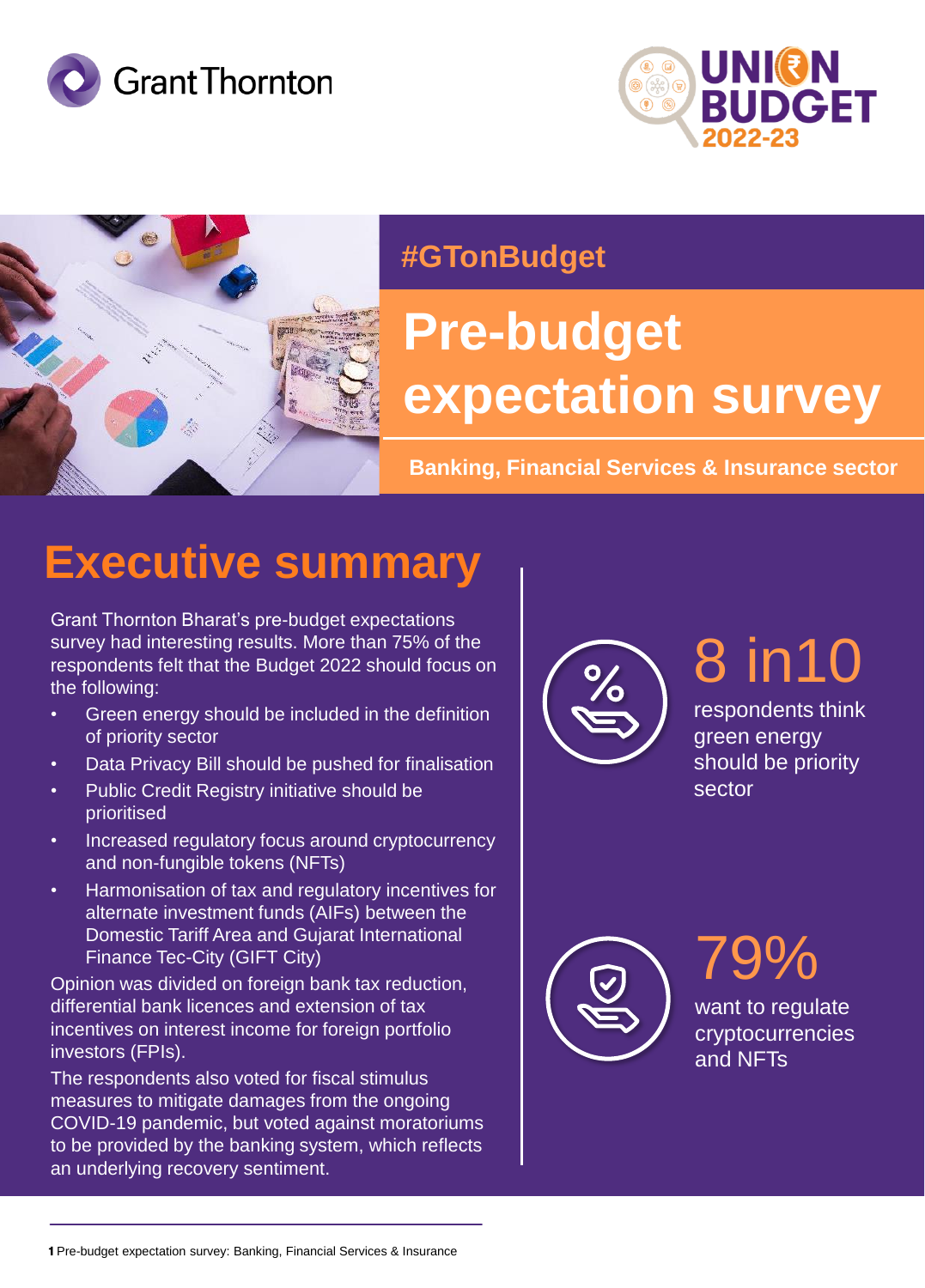### **About the SUR EY**

**What does the upcoming budget mean for India Inc? What kind of expectations do individuals/corporate taxpayers have from the finance minister?** 

To gauge the market sentiments and better understand the expectations from Union Budget 2022, Grant Thornton Bharat conducted a series of surveys across sectors. More than 1,000 respondents participated in these surveys across digital platforms.



### **Expert's take**



**Partner – Financial Services Grant Thornton Bharat Vivek Iyer**

The market survey clearly demonstrates the expectation for the government to be forward-looking by focusing on initiatives around evolving risks that help strengthen stability and growth of the financial services ecosystem.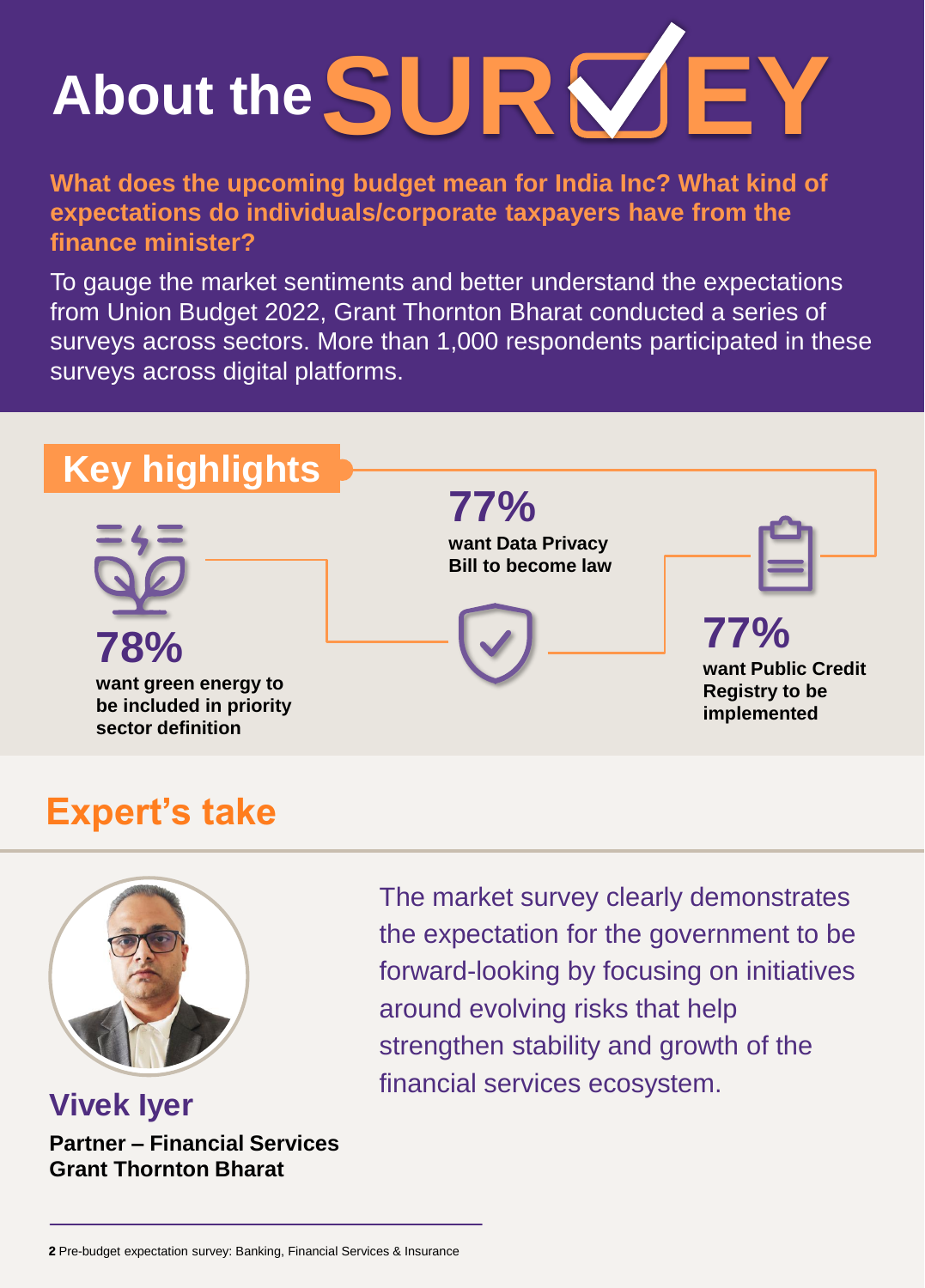### **Survey findings**

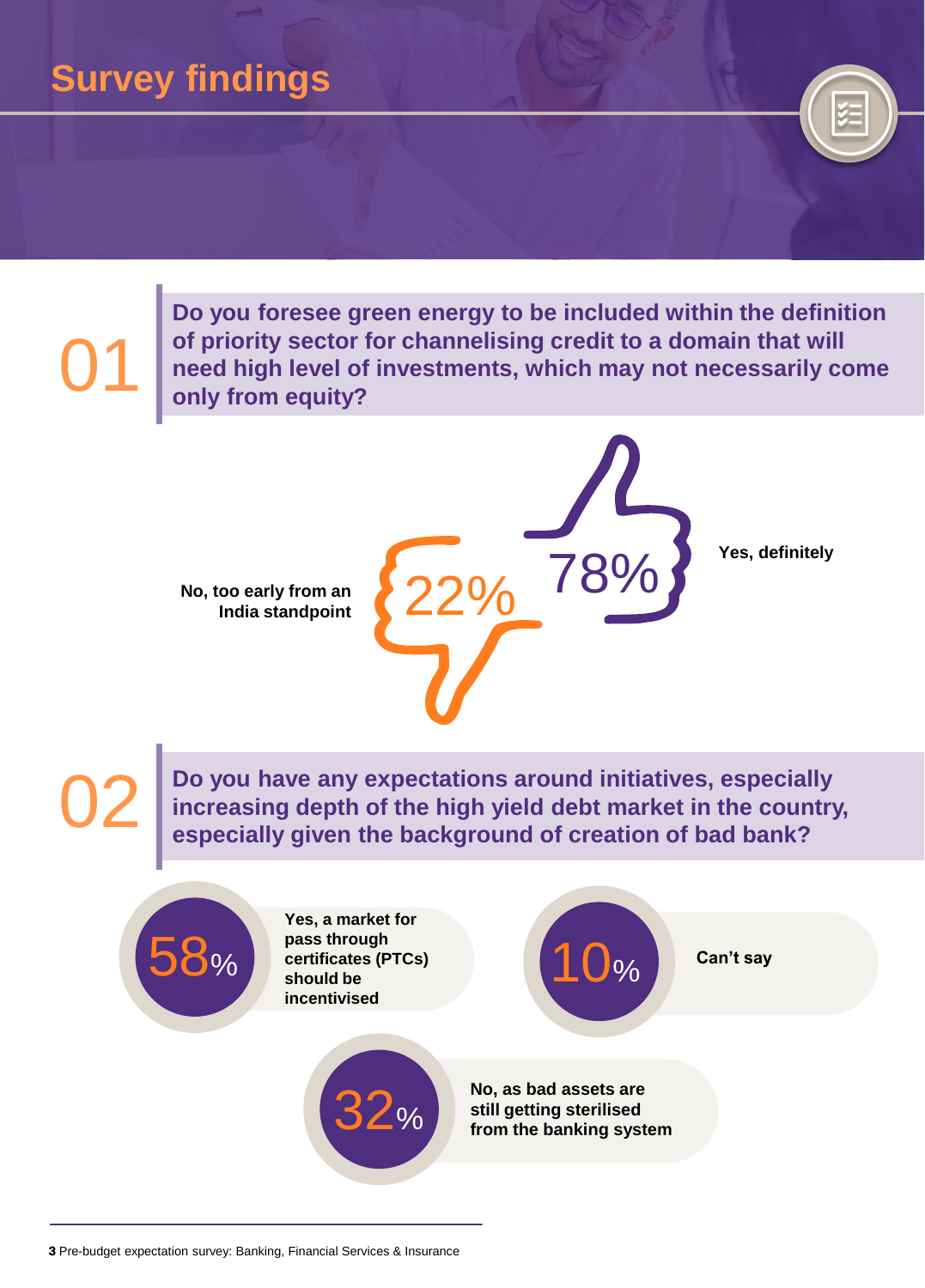**What do you think are some of the initiatives that the government may focus on in India, from a decentralised finance standpoint, given that globally decentralised finance is making significant strides?**

**No initiatives as of now. Market**<br> **36% We should try to understand the domain**<br> **36% We should try to understand the domain** 

**innovations around decentralised finance to learn more about decentralised finance in a test environment.** 



04

03

**Do you expect the foreign bank tax rates to reduce to create a level-playing field with the Indian banks and promote competition, making India an attractive financial services destination?**

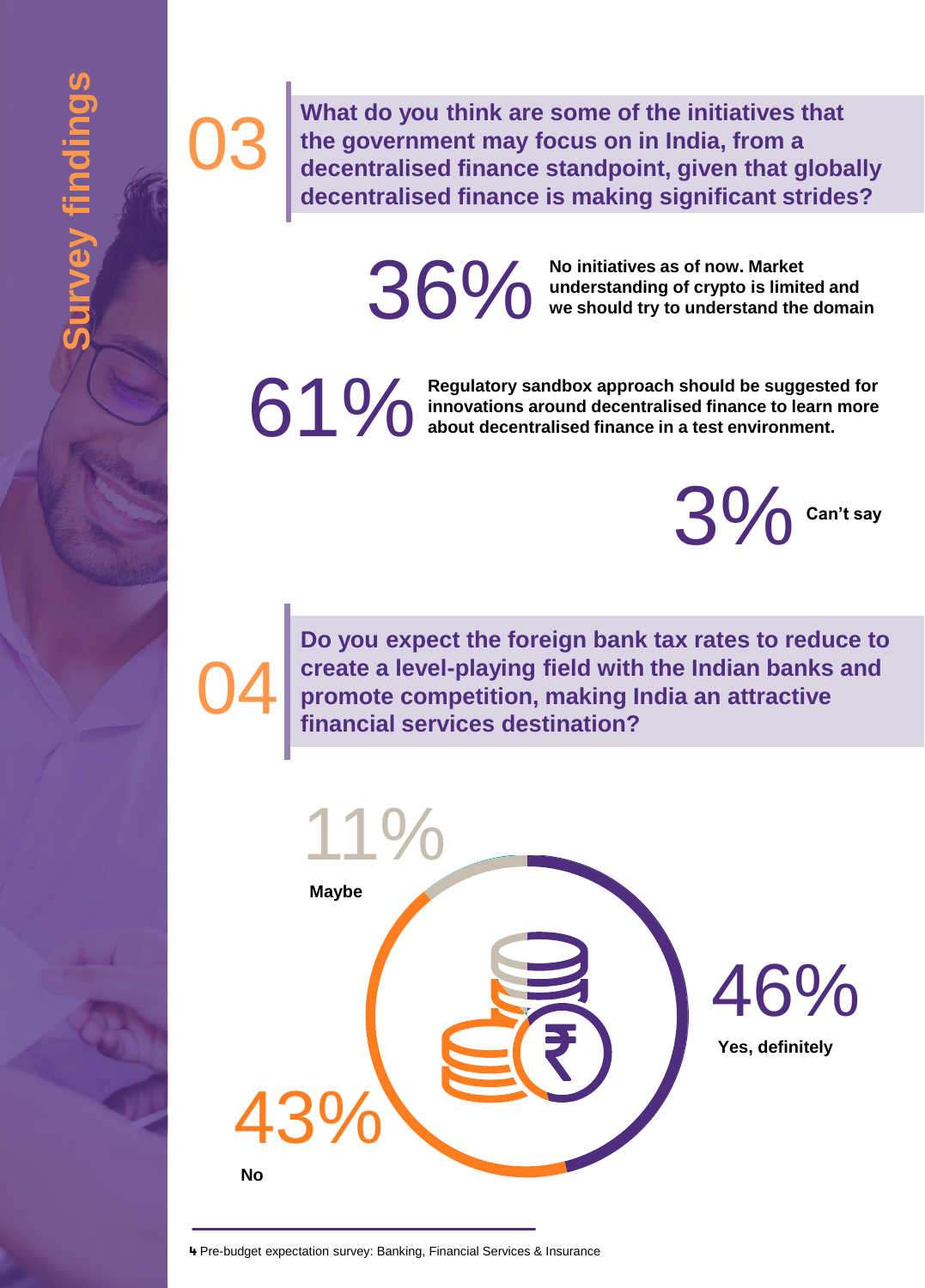05 **Given the whole focus on financial inclusion and neo-banking, do you expect the budget to prioritise the Data Privacy Bill to be passed?** 



## 06

**Survey findings**

**Irvey findings** 

**Do we expect differentiated bank licences in India, apart from the existing differentiation for small finance banks and payment banks? Globally, specialisation has resulted in increased market development, do we expect the government to take a similar journey?**

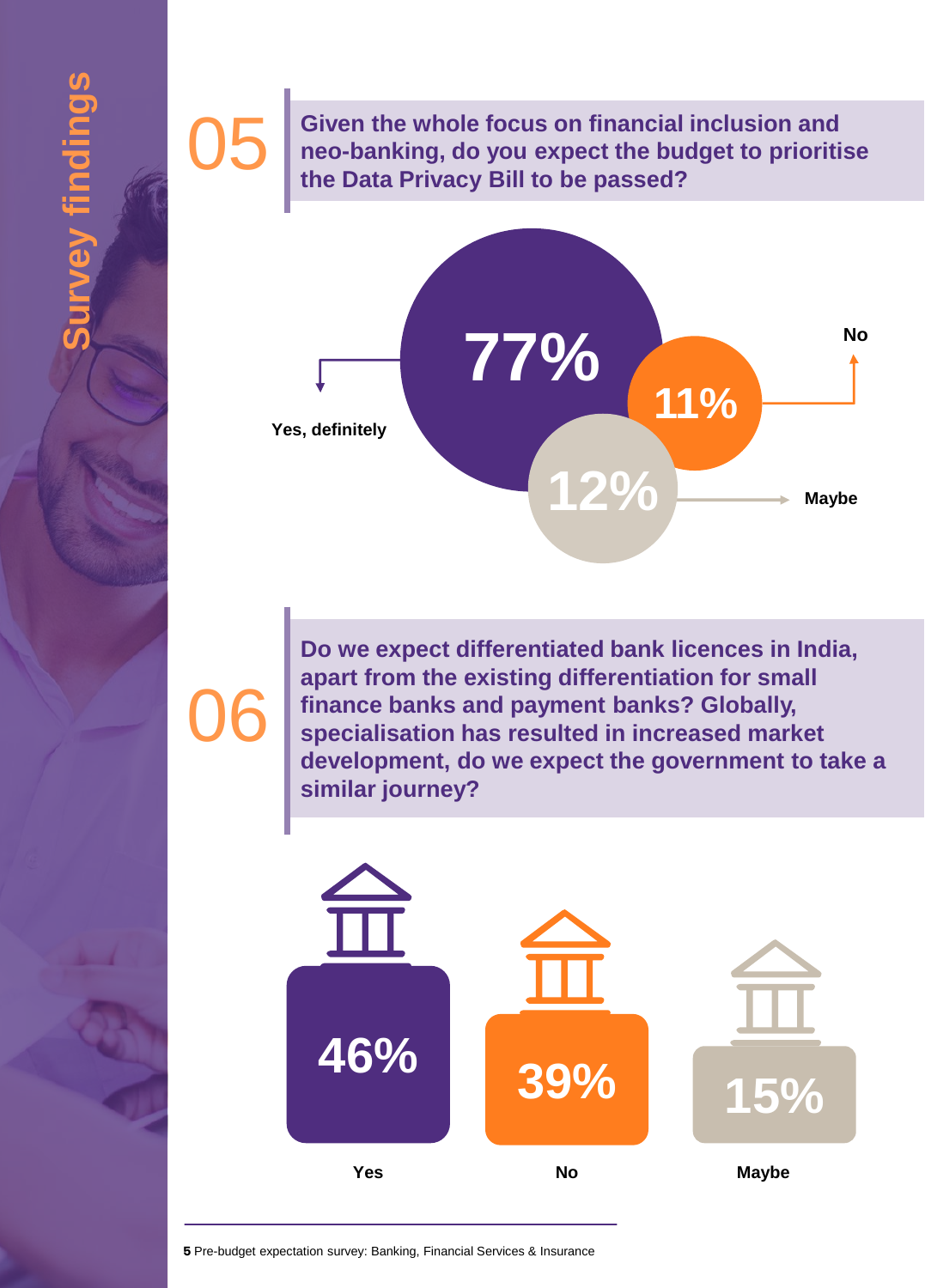**O7** Do you think market infrastructure investments, such<br>as development of a comprehensive credit stack,<br>should be considered in this budget? **as development of a comprehensive credit stack, should be considered in this budget?**



08

**Do you expect further relaxations around capital account and current account transactions, given the current comfortable foreign exchange reserve position?** 

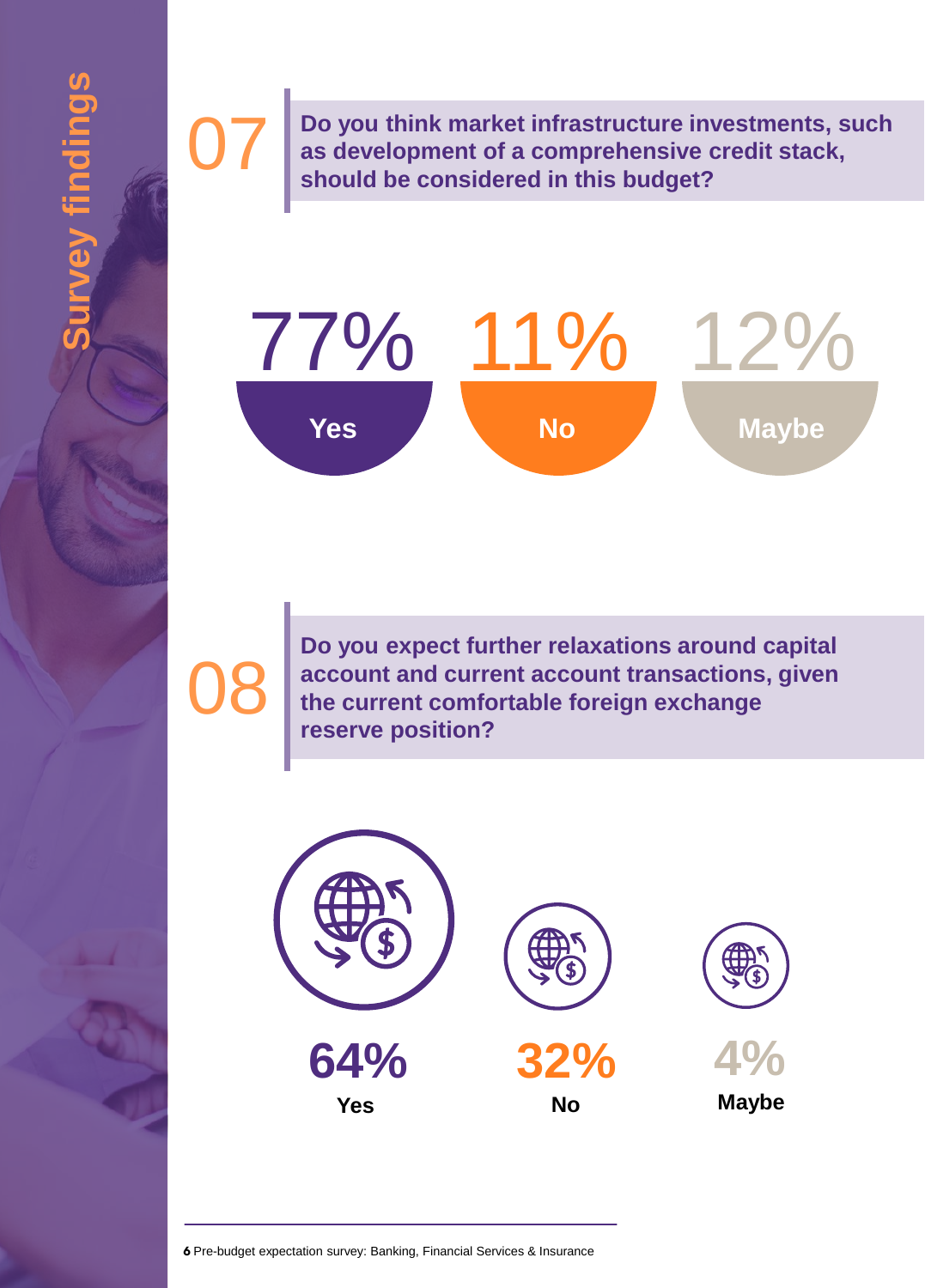# **Irvey findings Survey findings**

**Do you expect a large fiscal stimulus to continue in this budget, given the evolutionary nature of Omicro**<br>the new COVID-19 variant? **this budget, given the evolutionary nature of Omicron, the new COVID-19 variant?**



**Do you expect loan moratoriums for the quarter of January-March 2022, given the worsening COVID-19 situation?** 

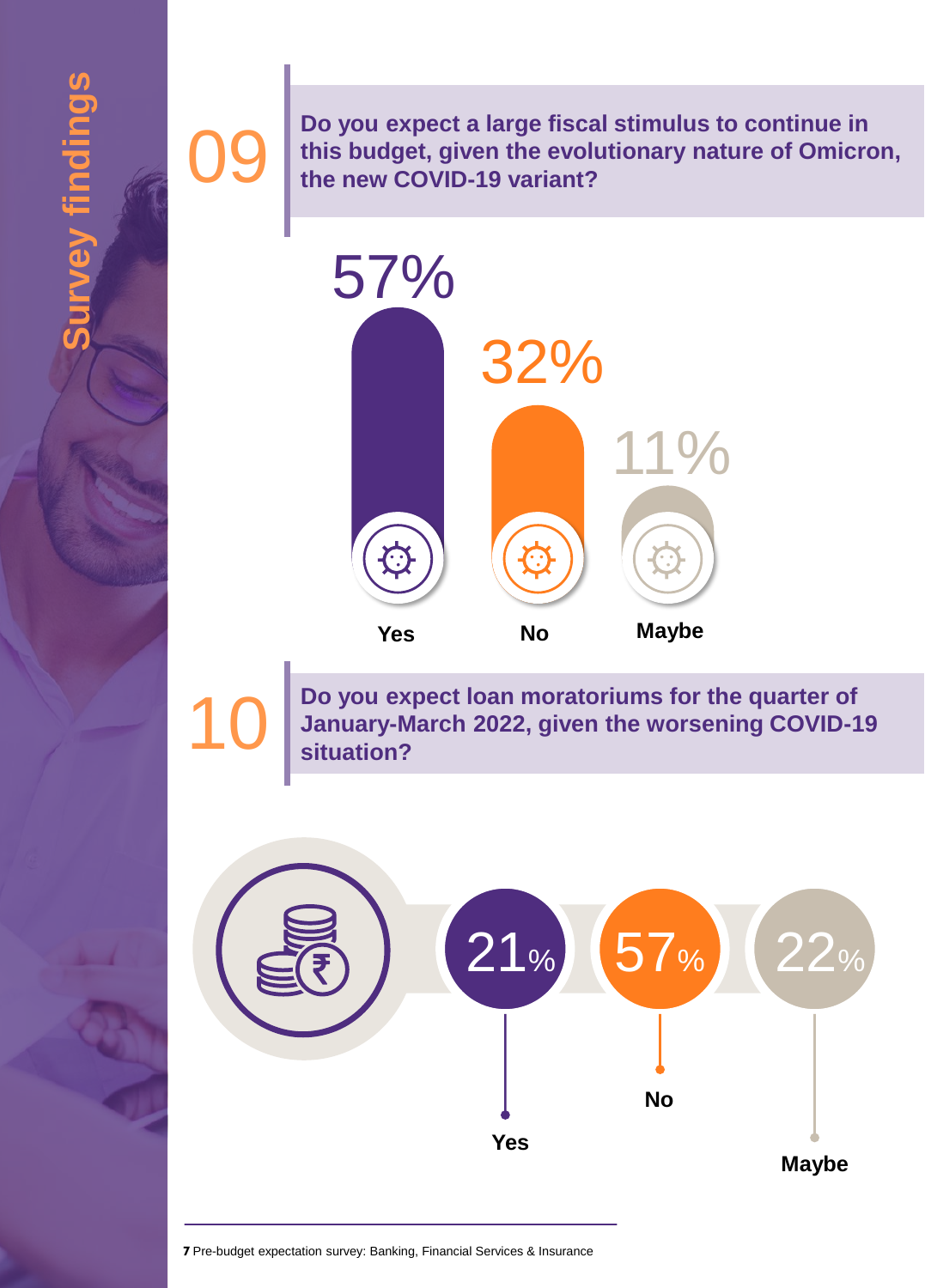**Irvey findings Survey findings**

**11 Do you expect any further tax for individuals towards taking new life insurance cover, health insurance policy and home loans? taking new life insurance cover, health insurance policy and home loans?**



12

**Do you think that the concessional Income-tax rate of 5% given to Foreign Portfolio Investors on interest income earned by them from Indian debt securities should be extended by another three years post June 2023?**

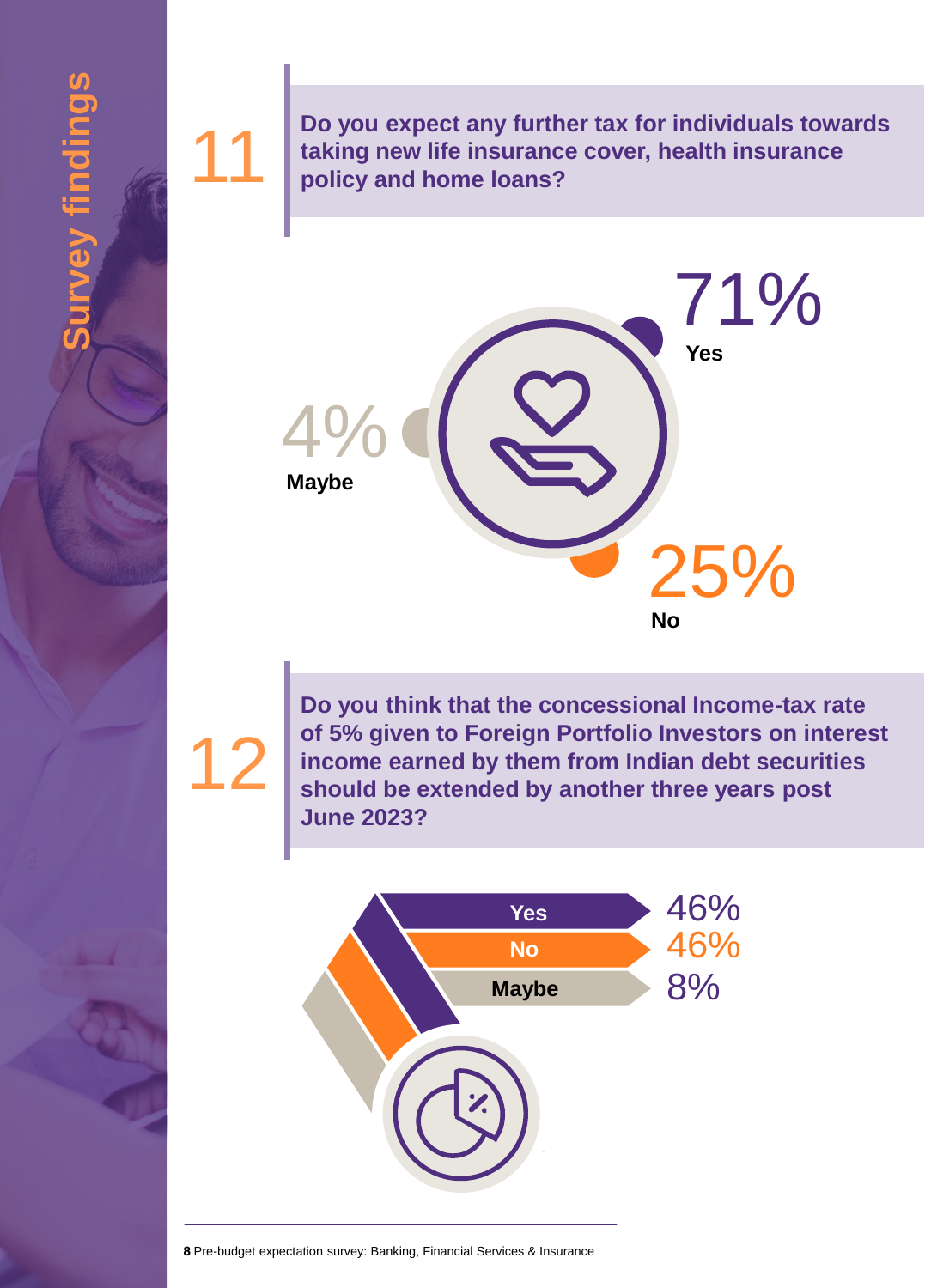13

**Do you think that post COVID-19 pandemic, the requirement of people coming and working from office should become mandatory to claim certain tax benefits, especially for special economic zones, including International Financial Services Centres (IFSC) GIFT City?** 



14

**Do you think AIFs in India should get similar tax and regulatory incentives/flexibility, as has been given to AIFs in IFSC GIFT City, to make them more attractive for investors and fund managers?** 

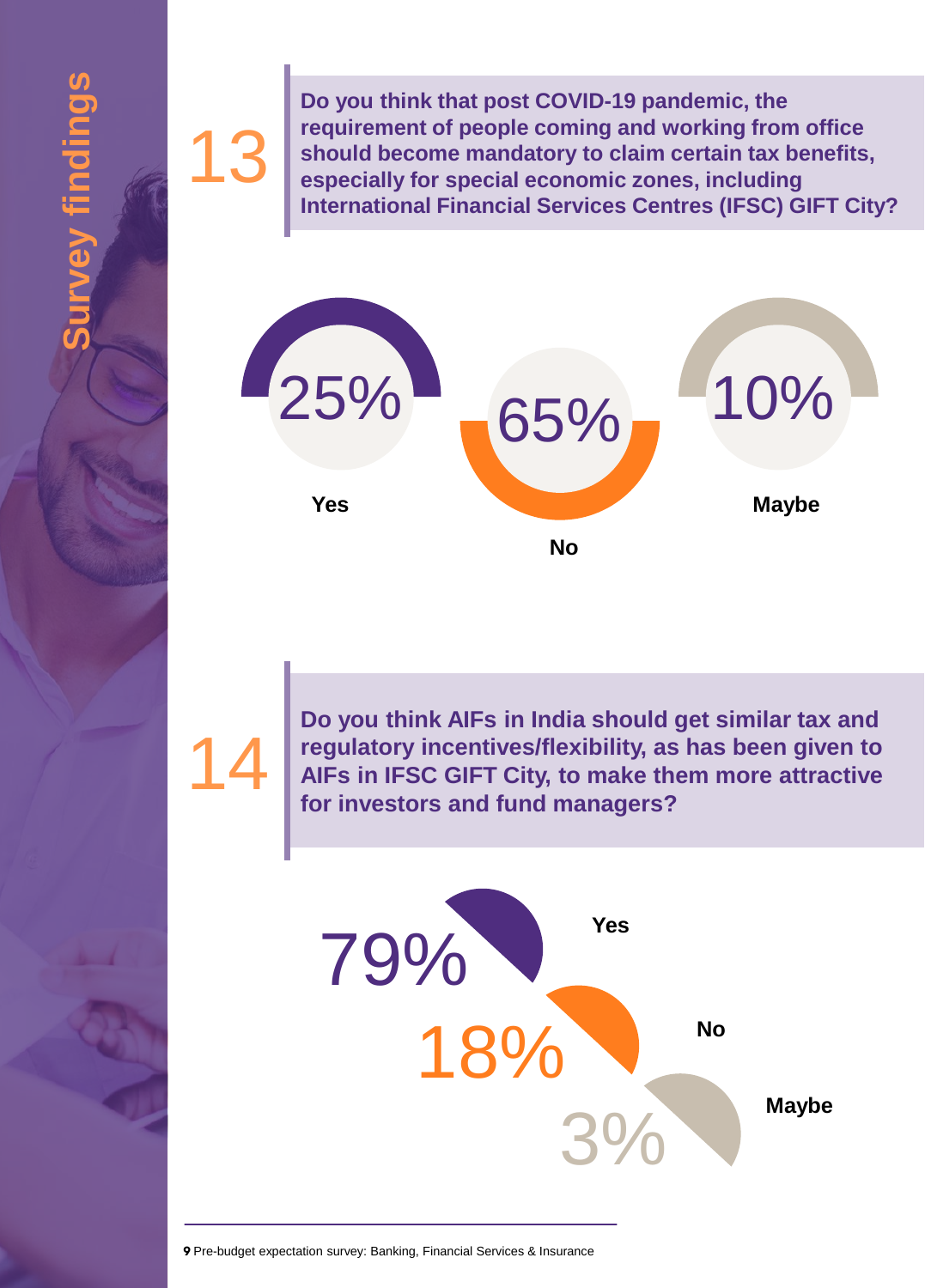## urvey findings **Survey findings**

**15 Do you think any further announcement should be made in the budget towards regulating cryptocurrencies. NFTs. etc.? made in the budget towards regulating cryptocurrencies, NFTs, etc.?** 

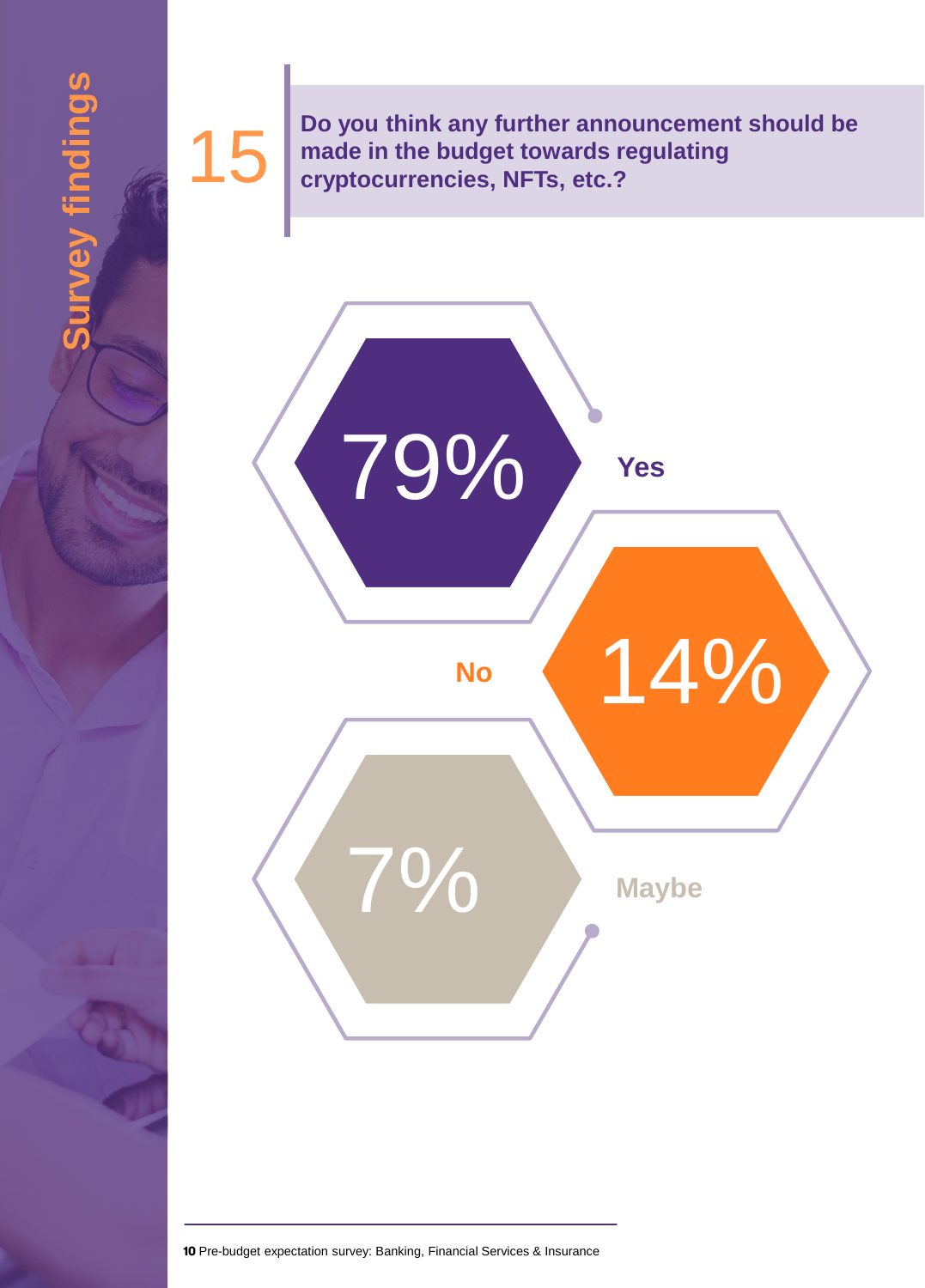### **About Grant Thornton Bharat**

Grant Thornton Bharat is a member of Grant Thornton International Ltd. The firm is at the forefront of helping reshape the values in our profession.

We are helping shape various industry ecosystems through our work across Assurance, Tax, Risk, Transactions, Technology and Consulting, and are going beyond to shape a more Vibrant Bharat.